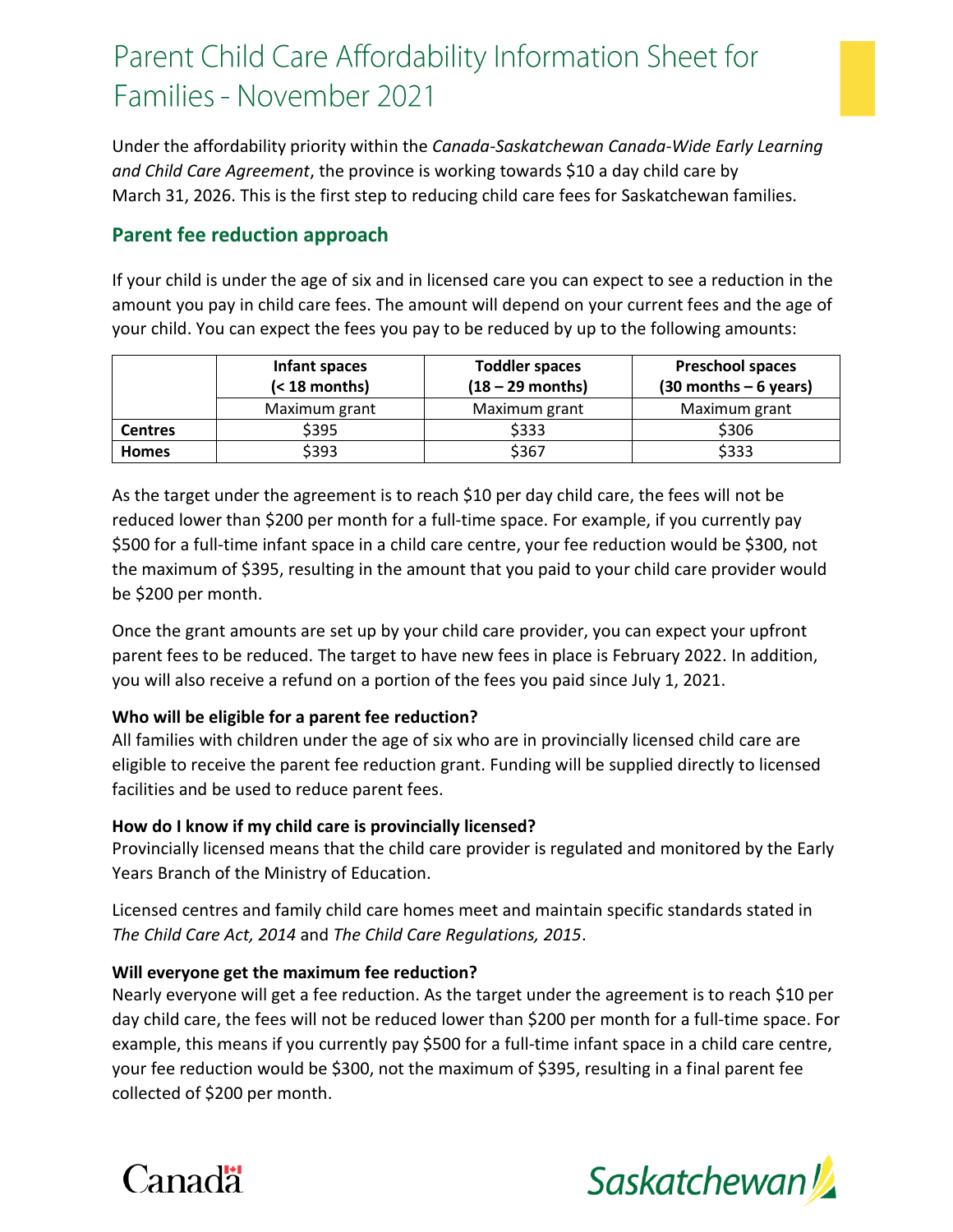### **How much of a retroactive payment will I receive?**

Depending on age of your child and the fees you have paid, you can expect a refund on the eligible grant amount dating back to July 1, 2021.

For example, if you have a toddler that has been in licensed child care since July 1, 2021, and you paid \$700 a month, you can expect six months of the maximum toddler amount as the refund.

Eligible grant amount of  $$333 \times 6$  months (July – December) =  $$1,998$ 

### **My child only attends part-time, will I still receive the maximum refund?**

The amount will be pro-rated for part-time and non-full-time fees. Both the amount of the refund and the minimum charge will be prorated according to the proportion of full-time fees that you pay.

### **How much will my family receive?**

The actual amounts for the retroactive payment back to July 1, 2021, will vary as each child care facility has a different fee schedule and the eligible amount is based on children attending the facility. The maximum amount will be based on what your provider currently charges and the age of your child.

### **When can I expect to pay reduced fees?**

Your child care provider will receive funding to distribute back to you. If you have had children in child care since July 1, 2021, you can expect a lump sum payment for the grant amount for that period. This means that a portion of your child care expenses that have already been paid will be reimbursed to you. Going forward, beginning no later than February 1, 2022, child care fees will be reduced by the eligible grant amount.

# **What action do I need to take to get the parent fee reduction grant?**

No action is required by families. Child care facilities will follow up with you directly once the amount of funding has been distributed to their facility.

#### **How was the grant determined?**

The grant amounts were determined based on the **provincial average** fees paid for each category at centres and homes. This means each family will experience the same fee reduction regardless of the fee they currently pay. Almost everyone will see the same dollar reduction for the same situation (e.g, a toddler in a home).

# **How will I know how much of a parent fee I will pay going forward?**

The new fee structure will be communicated to families by their child care facility.